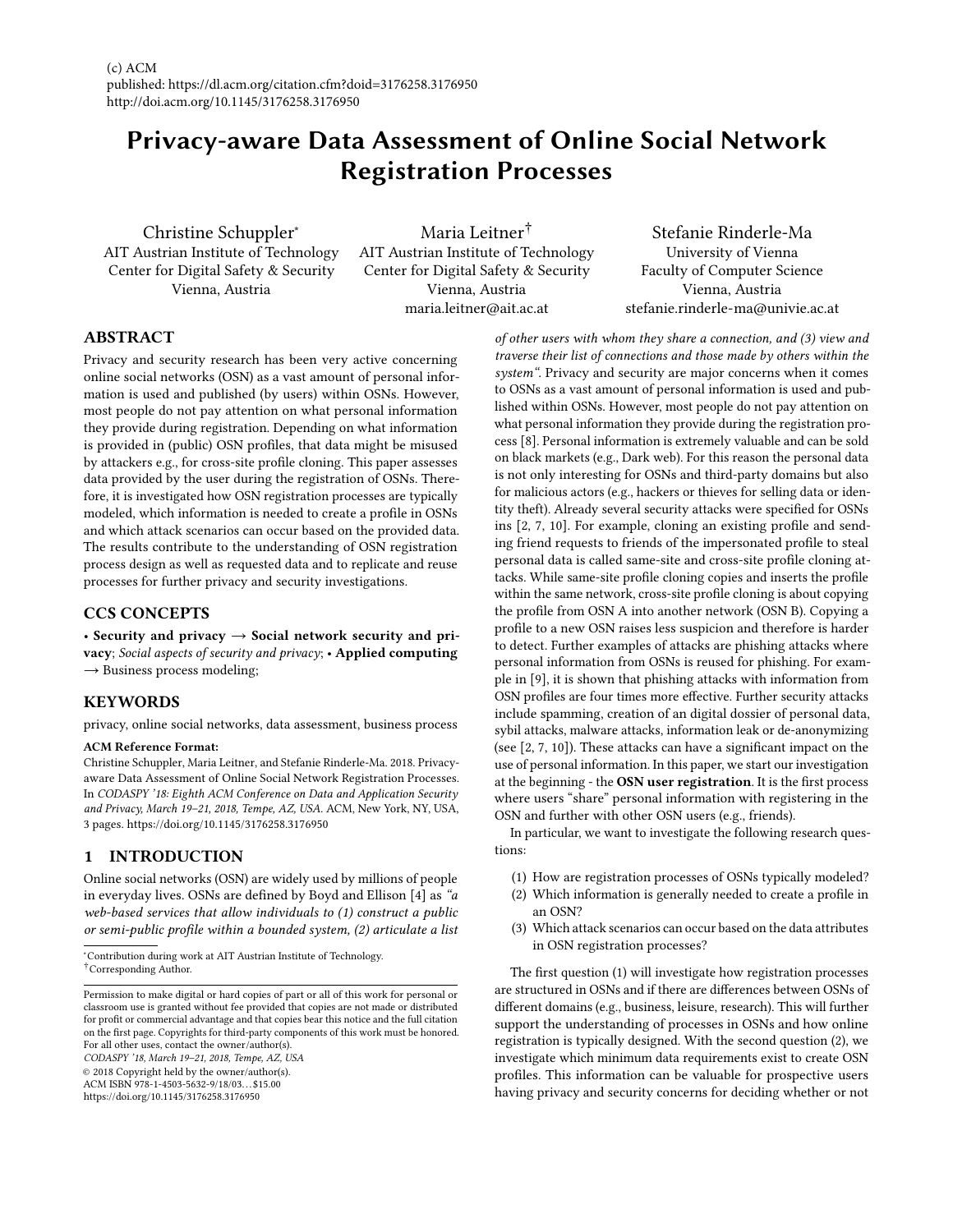to register in OSNs. The last question (3) analyzes which threats or attacks may occur due to the sharing of personal data.

The methodology is outlined as follows. First, we investigate the processes and data use in OSN registration processes. Therefore, we select eleven popular OSNs. In order to identify the structure of registration processes of OSNs, we create and register an avatar and further investigate the process and the information that is required during the registration process. In addition, we examine how existing OSN profiles can be used during the registration process in another OSN. Further we investigate which data attributes are interesting for malicious actors and which attack can occur in which OSN due to declaration of data in the examined registration processes. Based on the results from the analysis, we derive two aggregated registration processes. Due to page limitations we only focus on the reference process model based on all data fields that must be specified or are an optional field of at least fifty percent of all registrations. Business process modeling can be used to analyze security measures (cmp. [\[14\]](#page-2-7)).

The analysis of the eleven OSN registration processes was conducted between November 17th and 21st, 2015. OSN and their registration processes might have changed since then the analysis results provide a still relevant picture for the current state and future development of OSNs.

The results of this paper can contribute to foster and deepen the understanding of the design of registration processes in OSNs, provide an overview on which mandatory or optional data can be entered by users who want to register a profile in an OSN, simulate OSN registration processes using the two derived processes, and replicate or reuse processes for further privacy and security investigations.

## 2 METHODOLOGY

As outlined in Figure [1,](#page-1-0) the methodology consisted of three steps. The first step Selection of OSNs focused on identification and selection of OSNs according the defined characteristics in the study. The second step, Avatar Creation, established an avatar and all data attributes required (e.g., name, username, email). Furthermore, the step Investigation of OSN Registration Processes focused on the privacy-aware data assessment of selected OSNs using the avatar. In the last step Investigating Potential Threats and Attacks potential attack scenarios (derived by literature) are investigated based on the attributes found in the previous step. The attacker model in this paper is based on information that is provided (sometimes carelessly) by the users in OSNs and later retrieved by attackers.

<span id="page-1-0"></span>

Figure 1: Methodology

#### 3 BACKGROUND

In recent years, OSNs have gained importance and the number of users having an OSN account has increased dramatically as shown in [\[4,](#page-2-1) [5,](#page-2-8) [15\]](#page-2-9).

During the registration process of an OSN, user have to declare personal information (further known as data attributes on e.g., name, birthday, city, profession). This can establish a social identity that requires management. For example in [\[16\]](#page-2-10), the management of the identities itself is discussed focusing also on e.g., the control of data of an identity or ways to get in contact or restriction of profile views. In this paper, we focus only on the process when an identity is created and first data attributes specified for the social identity.

The use and sharing of personal information in OSNs has been investigated in literature. For example [\[17\]](#page-2-11) discovered that there are design conflicts between the security and privacy goals and the traditional goals of OSNs such as usability and sociability. Gross and Acquisti [\[8\]](#page-2-2) show that most users of online social networks do not worry about their privacy and provide their personal information carelessly. For instance, exceedingly few users change their default privacy settings, therefore the standard-visibility of the profile is selected which purpose is to maximize the visibility. This creates physical and cyber risks such as stalking social security numbers, stealing identities (identity theft) or creating digital dossiers of the behavior of the user [\[12\]](#page-2-12).

Moreover [\[11\]](#page-2-13) and [\[13\]](#page-2-14) have found that users are not aware of third-party advertisers, data aggregators, external applications and users on the OSN which are not friends having access to private information. External actions while logged into an OSN are tracked and can be used for marketing purposes and more. For example, [\[11\]](#page-2-13) discovers the role of third party domains in aggregating user related data. Privacy protection for future OSNs has been identified e.g. the minimum and maximum of information which have to be specified for a particular set of interactions must be declared.

#### 4 RESULTS

This paper focused on the investigation of registration processes of OSNs. We examined which information is required (or optional) to create a profile, how profiles can be reused and how data attributes can be misused for attacks. Based on the research questions in Section [1](#page-0-0) we came to the following principle findings.

How are registration processes of OSNs typically modeled? We constructed two registration processes illustrating a reference process model and aggregated process model for OSN registration. The reference process model represents the common behavior of the 11 individual registration processes (Facebook, Twitter, Google+, Instagram, Habbo, Hi5, Twoo, Xing, LinkedIn, Academia.edu and ResearchGate). If we consider the smallest common denominator of the individual OSN registration processes with respect to the data attributes (which would contain the data which has to be specified or is an optional field in all processes), this would comprise only the password and e-mail attributes. The resulting reference process model would consist of only one step, i.e., a process activity input personal information. Thus the definition of considered data attributes is extended to all data attributes that are mandatory or optional in the registration processes of at least fifty percent of all analyzed OSNs. As a result, the first name, last name, e-mail